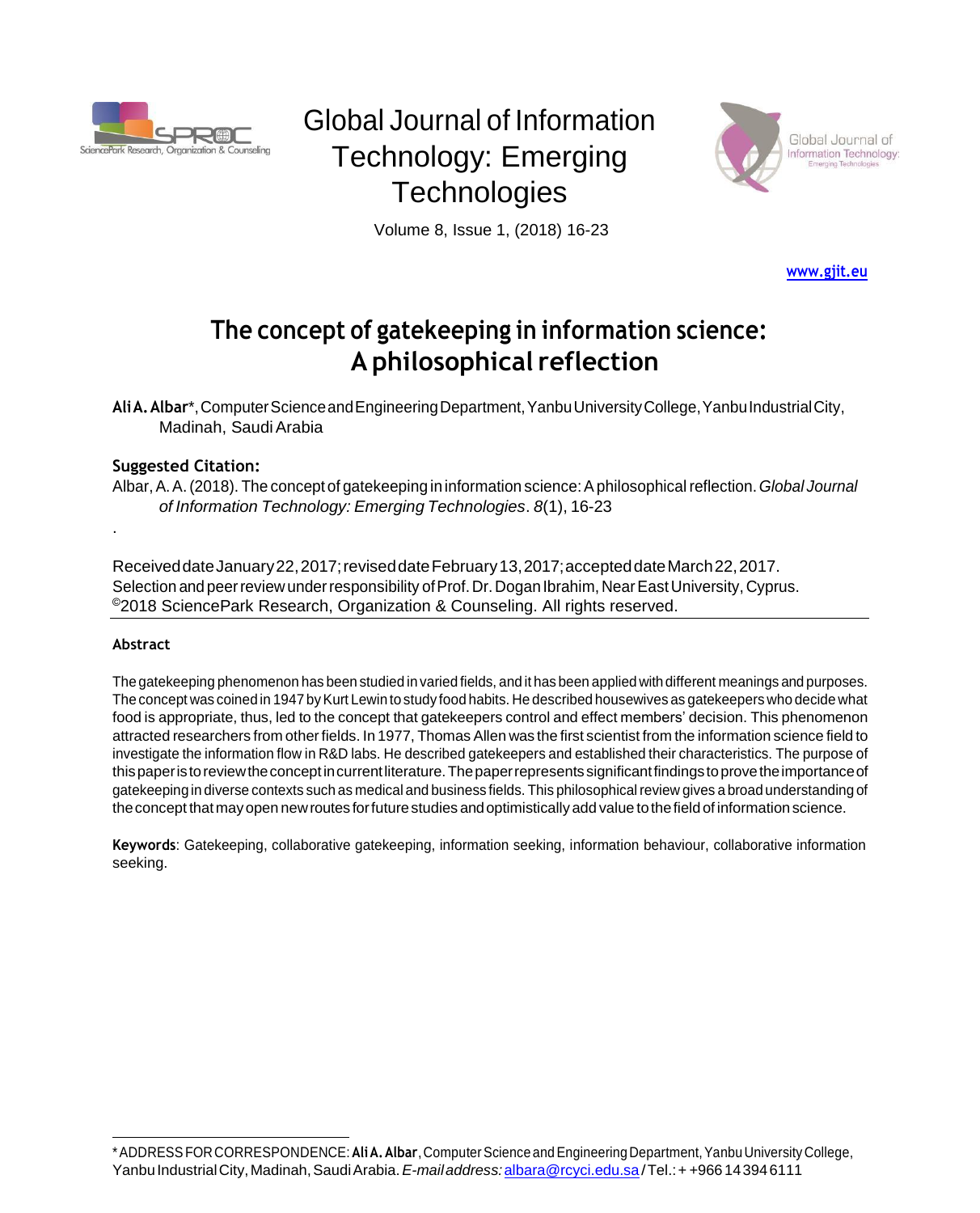### **1. Introduction**

Gatekeepingisaubiquitousandvariedphenomenon,whichcanbefoundinmanydailyactivities (Barzilai-Nahon,2009).Theterm was first coinedbypsychologistKurtLewin (1947). Lewin hasusedthis concepttostudythefoodconsumingandeatinghabitsoffamilies.Theauthorfoundthathousewives play the role of gatekeepers in determining what kind of food that family members can eat. In other words,gatekeepersare'filteringoutthingsundesiredundercertainconditionsorinaccordancewith certain criteria'(Dimmick, 1974; Shoemaker, 1991). The gatekeeping concept has attracted many researchers from different fields. However, it has been used with different terms that at the end denote the same meaning. For example, scientists in sociology, mass communication, library and information science, management science, health care, education and organisation behaviour use the term 'gatekeepers' (Agada, 1999; Cullen, 1997; Lewin, 1951; Metoyer-Duran, 1993a,1993b; Shoemaker, 1991;Tushman&Katz,1980),inmanagementscience,theyuseboundaryspannersandcommunication stars (Nochur & Allen, 1992; Zoch, 1993), in anthropology, they use 'cultural brokers' (Snyder, 1976), in education as language brokers (Chu, 1999), in library and information science, the term mediators is used for technical gatekeeper (Chu, 1999) and in urban planning, change agents and innovators are used (Kurtz, 1968). Interestingly, 'gatekeeping' as a term is sometimes used to describe non-human mechanisms such as network gateways and filtering systems (Brown, 2002).

As has been described in this introduction, giving a generalised definition that is suitable to all fields is unlikely possible since the concept has been applied in different contexts and used with different meaning.

This paper reviews the literature to provide a proud understanding of the gatekeeping concept and showshowresearchers usedandstudiedthis phenomenoninthefieldof informationscience.

#### **2. Background**

Lewin (1947) used this concept to explain some communities' social aspects such as eating habits of families. He described housewives as gatekeepers who control and decide what food should be on a dining table (see Figure 1), and by this concept, he conceptualised that any social change may be shaped by gatekeepers. Also, Lewin was interested to study the process of decision-making in groups. The authorfound that team members depend heavily on gatekeepers who observably effect group decision. Significantly, the author described the entry to a channel and to its units as a gate, and the stream through this gate is controlled by one or more gatekeepers.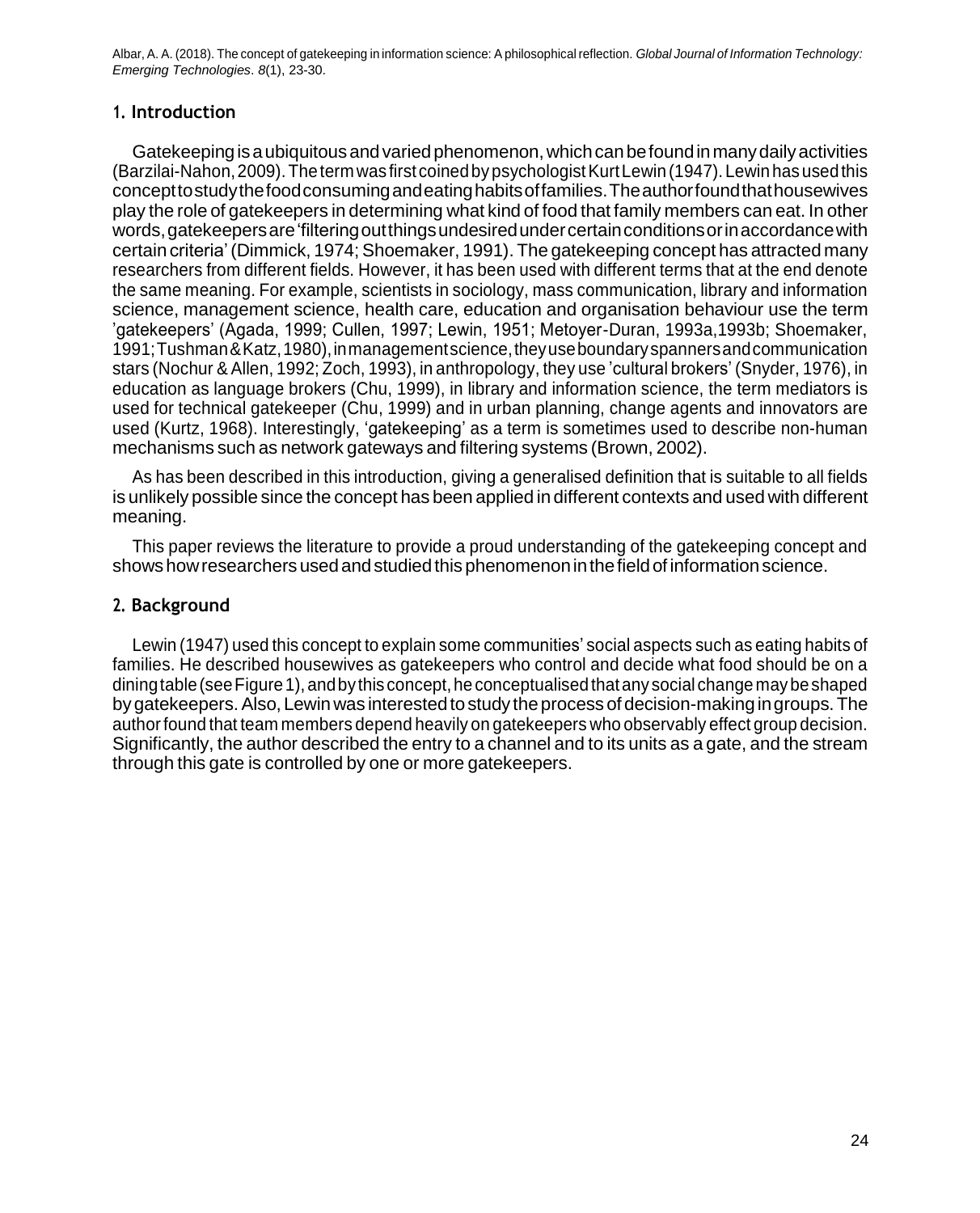

**Figure 1. Kurt Lewin's 'Frontiers in group dynamics II: channels of group life; social planning and action research' (1947, p. 144).**

Figure 1 shows how food items pass through two channels on their way to the family dining table. Channelsaredividedintosections,andatthefrontofeachisagatethatregulatesmovementthrough thechannel.Forcesonbothsidesofthegatecaneitherconstrainorfacilitatethemovementofitems through channels.

Agateisdefinedasthe'in'and'out'processthatpassinginformationthroughthisgatedependson thegatekeepingmechanism(Shoemaker,1991,p.2).Lewin(1952)statesthatagatekeeperalwayslinks people to something outside, and this external boundary refers to things unfamiliar or unknown to groupmembers.Agatekeeper,thus,canbedefinedas'apersonwhocontrolsastrategicportionofa channel, and through filtering, links people to something 'outside'—whether that channel or thing 'outside' is for information, goods, news or people' (Lu, 2007). The concept established a new way for researchers to study and investigate these findings broadly.

Thomas Allen was the first researcher from the information science field who studied the gatekeeping concept in his dissertation. Later, the concept was developed and expanded by Allen and other researchers (Allen, 1977; Allen & Cohen, 1969; Allen, Piepmeier & Cooney, 1971; Gerstberger & Allen, 1968). In 1977, Allen conducted a study to investigate the information access and flow in R&D environments. He found that the personal network is the main transfer channel, and technological gatekeepers play the role of controlling the information flow. This early study described the collaborative seeking behaviour of engineers and scientists in R&D. Allen established the concept ofagatekeeper,andhefoundthatthereareoneormoregatekeepersinanycollaborativeteamwork.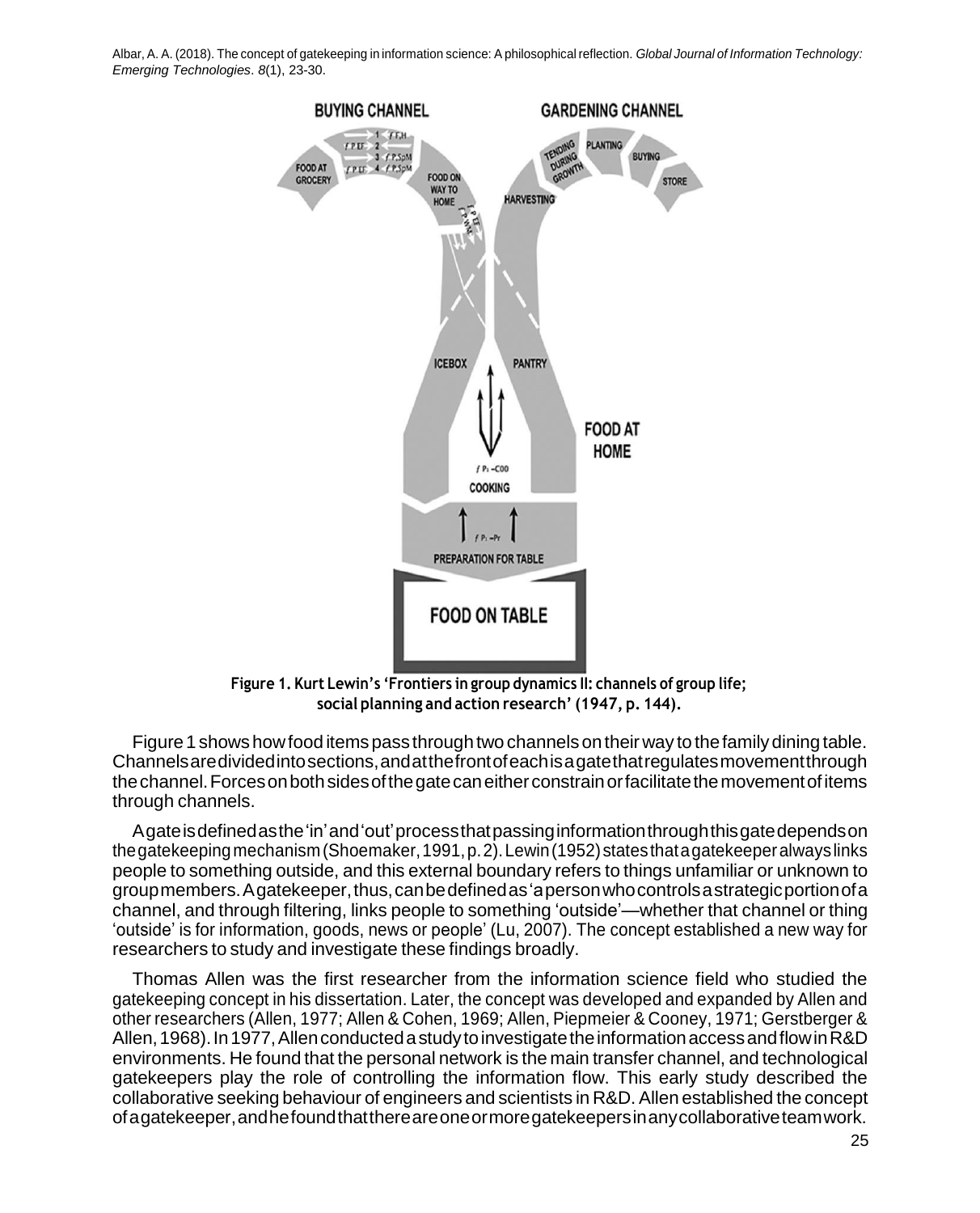He described gatekeepers as members who are 'contributing to their project's work in direct and meaningful ways'(Allen, 1977). The key advantage of these gatekeepers is their external contacts: they engage in all problem-solving processes and take the responsibility to find solutions, give advice and guideteammemberstosatisfytheirinformationneeds.Moreover,thesignificant partoftheirjobs is to find appropriate information sources and send them to team members or organisations. The author concluded that team members and gatekeepers work collaboratively to find out the information that is needed for their work. Moreover, Allen identified some of characteristics that describe gatekeepers and the members whointeract with them. He found that gatekeepers are dynamic technical actors, and they are first-line supervisors, therefore, team members depend on them in finding information.

TushmanandKatz(1981)studiedtheinfluenceofgatekeepersonprojectperformanceinamajor R&D facility. In this study, the authors found that gate keepers have an important effect on the ability of project members to communicate successfully with external sources of technological information. At thesametime,theyprovedthemajorrolethatgatekeeperscanplayinfacilitatingandtransferringof external information to internal local project team members. Moreover, the authors found that gatekeepers should study the outside boundary and its resources before interpreting and absorbing the neededinformation,andthen,theywillbeabletotranslatethisinformationtobe valuableforproject team members. Tushman and Katz states that the gatekeeping mechanism requires a high level of selectivity and interpersonal skills that allows gatekeepers to communicate internally and externally with information resources. Thus, Tushman and Katz defined gatekeepers as boundary spanners who work with internal and external information sources throughformal and informal channels to collect information and pass them to team members.

From this perspective, only relevant external information will be transferred into the project group members, and this is because of the power of boundary spanning activities of the projects' gatekeepers (R.Katz&Tushman,1981).Veryinterestingly,theauthorsfoundthatthejobofgatekeeperswasnot only limited to transmitting information from external resources to team members but also they involved team members in utilising external resources. Consequently, complex tasks, which require a lot of time and effort, were better performed by socialising team members with external resources and involving them in the selecting process.One of the significantfindings is 'Gatekeepers maywork to reduce communication boundaries between their projects and external areas by directing, training and coaching the external communications of their fellow project members'(Tushman & Katz, 1980). Under these conditions, gatekeepers and team members effectively gather information from external resources, and they can work in a dynamic collaborative environment. The findings in this study proved the effectiveness of information transfer and its relations to task performance.

Edmunds and Morris (2000) stated that 'while there are obvious benefits from easier access to information, research has found that information overload can lead to stress, loss of job satisfaction and physical ill health' (p. 18). Moreover, they stated that stress can be formed due to the lack of control. Thus, Edmunds and Morris (2000) mentioned that information specialists could be one of the significant suggested solutions that would help businesses to solve the uncontrolled media and information overload. In their study, the authors comprehensively discussed the factors that could lead managers to information overload. These factors are as follows:

'they collect information to indicate a commitment to rationalism and competence which they believe improves decision-making; they receive enormous amounts of unsolicited information; they seek more information to check out the information already acquired; they need to be able to demonstrate justification of decisions; they collectinformationjustincaseitmaybeuseful;theyplaysafeandget all information possible; they like to use information as a currency not to get left behind colleagues'. (Butcher, 1998, pp. 53–54 as cited in Edmunds & Morris, 2000)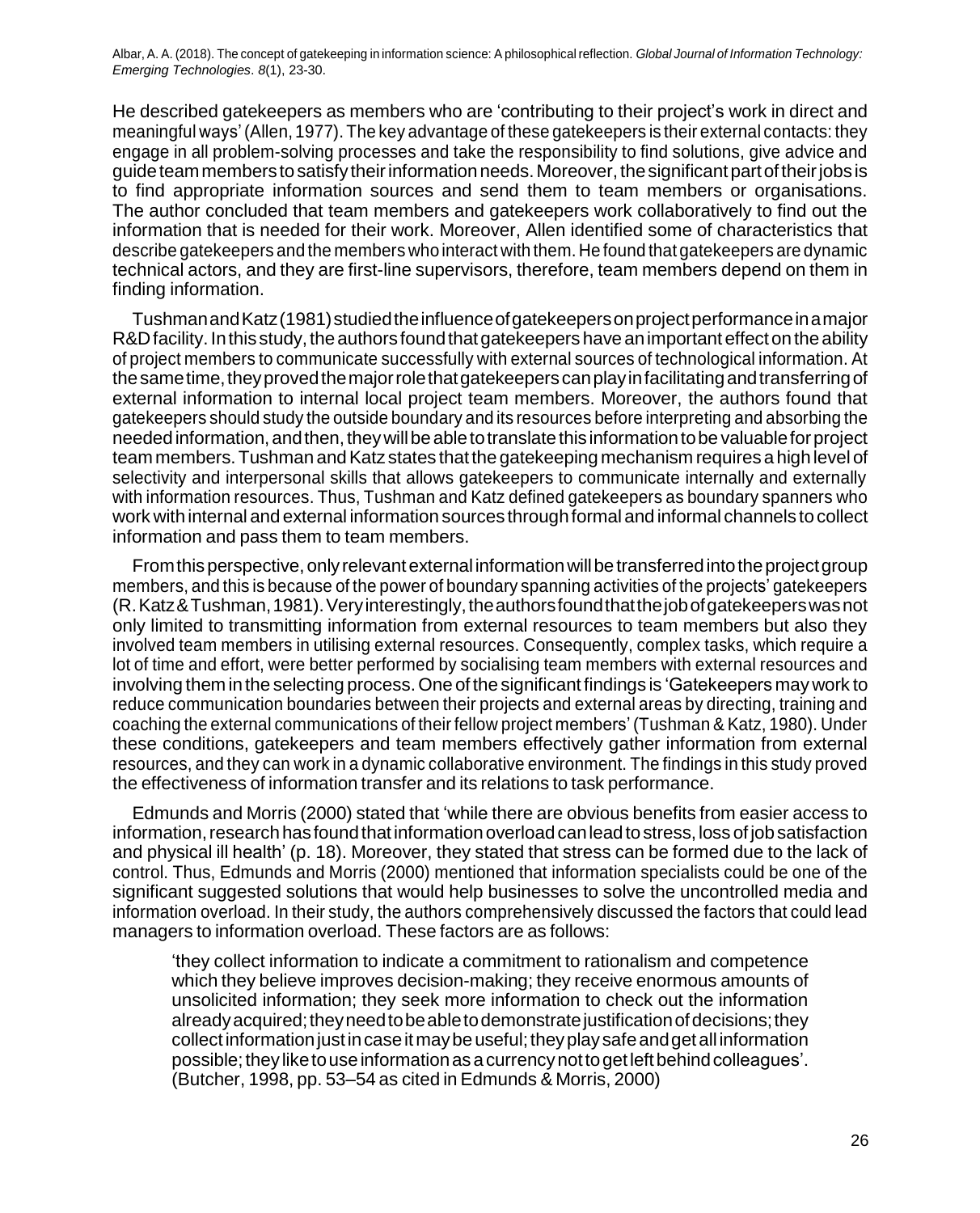Edmunds and Morris (2000) described information specialists as gatekeepers who play a big role in accessing, evaluating and transferring valuable information to team members. The authors stated that 'it would seem an obvious solution to the problem of information overload in businesses to employ specialistsininformationhandlingtocarryouttheacquisitionofrelevantinformationprocessingand packaging the information needed as appropriate' (Edmunds & Morris, 2000, p. 26). Furthermore, they commented that 'the information specialist would have a greater knowledge of the team's information needs' (Edmunds & Morris, 2000, p. 26). This solution is very similar to Allen's idea of active gatekeepers: those who have an access to external and internal information resources can transfer only filtered and required information to their team members in an effective method. In Edmunds and Morris' study, the authors suggest that information specialists (gatekeepers) may reduce the amount of information overload on managers, and they make the searching, collecting, filtering and transferring information as the main job of gatekeepers.

In current literature, Spence and Reddy (2007) studied the concept of gatekeeping in the medical context. They found that clinical teams, which are doctors and medical practitioners, and non-clinical teams work collaboratively to find the needed medical information. In this study, Spence and Reddy (2007) found secretaries, who represent the non-clinical team, take the place of the gatekeepers in medical collaboration seeking. Active gatekeepers in the medical field play an imperative role in providing the clinical team with quick and proper information, thus, providing a high quality patient care (Spence & Reddy,2007).

Figure 2 shows the importance of those gatekeepers and their important jobs in providing valuable information in such critical cases like those cases in the emergency rooms at hospitals or in similar settings by utilising and connecting internal and external resources together.



**Figure 2. Multiple gatekeepers**

In this case, we can realise that when gatekeepers are playing role inside and outside, we can call them multiple gatekeepers who control the flow of information through various functions and resources.

Albar (2015) studied the collaborative information seeking behaviour in technical support setting, andtheauthorfoundthatlackofknowledge,lackofaccesstoinformationandresourcesandlevelof technical task complexity are triggers to establish the collective work. The author mentioned that gatekeepers could be utilised as one of the human resources in IT to find technical solutions. Moreover, Albar (2015) concluded that gatekeepers are important members in any technical support setting and theirroleisnotonlytoprovidesolutionsbutalsotoestablishaproductiveworkingenvironment,guide IT agents, enhance the quality of service and raise the level of customer satisfaction.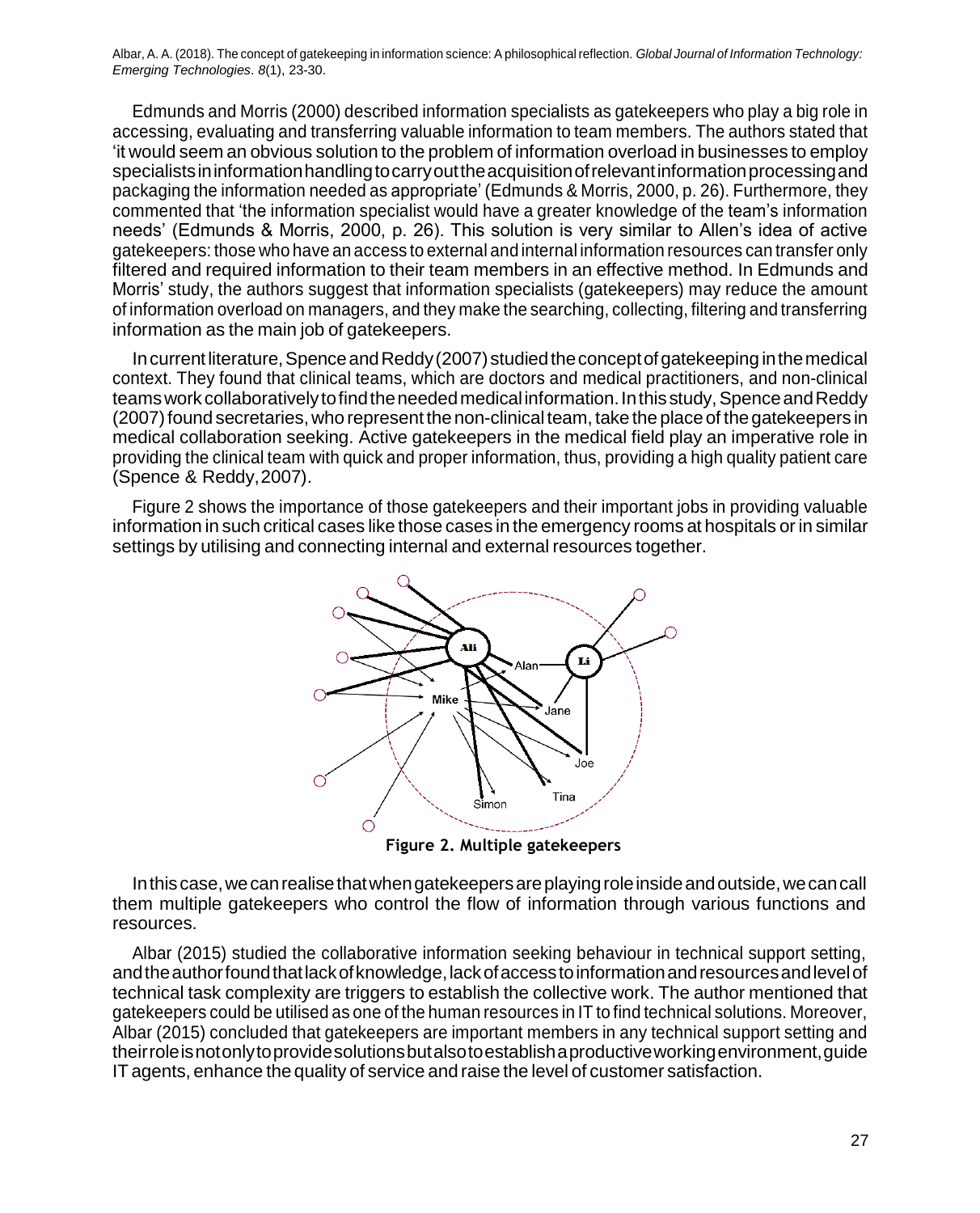#### **3. Factors affectinggatekeeping**

From the previous section, studies show evidences that prove the important role of gatekeepers, and they described the act of those gatekeepers in collecting data, filtering and translating them into valuable information, and transferring what is required to right team members. Lu (2007) conducted a multidisciplinary analysis of the concept of gatekeeping. In this study, the author explored how gatekeepers originate, and are identified in a very interesting way why some people become gatekeepers while others do not. Moreover, the author discussed what kinds of gatekeepers can generally be originated, and what characteristics they share. Under this section, some important factors are reviewed in order to give a clear understating of the nature of gatekeepers and their common characteristics. Researchers use two common terms to describe gatekeepers in groups. They are 'Molecular leaders' and 'Opinion Leaders'. These two coined words are used to describe people who are 'likely to influence other persons in their immediate environment' (E. Katz & Lazarsfeld, 1965). In onestudy,E.KatzandLazarsfeld(1965)foundthethreewaysbywhichateammemberbecomesa gatekeeper. First, they found that any member who has an extensive interaction among group members under a given situation will be implicitly or explicitly nominated as a gatekeeper. There are clear factors such as knowledge, experience and frequent interactions which generate a gatekeeper. Thus, these factors will make this gatekeeper the most appropriate person to lead the group and deal with its events andneeds.Second, social positions such as secretaries orprojectmanagers play abigroleinoriginating gatekeepers since other members frequently ask them for consulting. Additionally, the advantages of thesepositions increasethechancesforthosememberstobecomegatekeepersduetothegreater access to information resources, the greater mobility and wider contact. This is very similar to the concept of the active gatekeeper in the medical field. Spence and Reddy (2007) found the secretary takes the act of active gatekeepers who collect data from external resources and transfer them to internal clinical teams in quick and adequate ways, thus, providing a high quality patient care. Third, cultural certifications are another imperative factor in generating gatekeepers. Lu (2007) states, 'These leaders are culturally legitimated or endowed to exert influence on other group members'. For example, amotherdecideswhathealthyfoodisforherfamily,andafatherdecideswheretoliveandprovidesa safe place for his family. Age and interest are other cultural factors. For instance, modern young ladies influence fashion, and teen video gamers choose and rate which games are best.

Allen and Cohen (1969) discuss a great point that gatekeepers should not be endorsed to managementtasksorbein anymanagerial positionswhichmayhindertheflowof information.This clearly means thatgatekeepers should be broadly acknowledged and utilised in orderto provide desired results. Understanding these factors will help organisations and team members themselves to identify and recognise gatekeepers; very importantly, they should give them the required privileges and rights to information resources and other related elements in order to establish an active environment of communication andsuccessful interactions.

### **4. Conclusion**

The literature has shown the diverse uses of this concept. As has been proven in the literature, researchers have used and applied the gatekeeping to describe the procedures and events of groups. The first use of this concept was by the physiologist, Lewin (1947, 1952) to explain some of communities' social aspects such as eating habits. In this study, housewives were described as gatekeepers who controlandprovidefoodthatshouldbeonadiningtable.Bythisconcept,heconceptualisedthatany social change may be shaped by gatekeepers. The concept has taken a broad path and extensively attracted information scientists and others.

Allen (1977) established the concept of gatekeeping when he studied the information flow in R&D environments. He described gatekeepers as members who are 'contributing to their project's work in direct and meaningful ways'. Also, they engage in all problem-solving processes and take responsibility tofind solutions, give advice and guide team members to satisfy theirinformation needs. In the business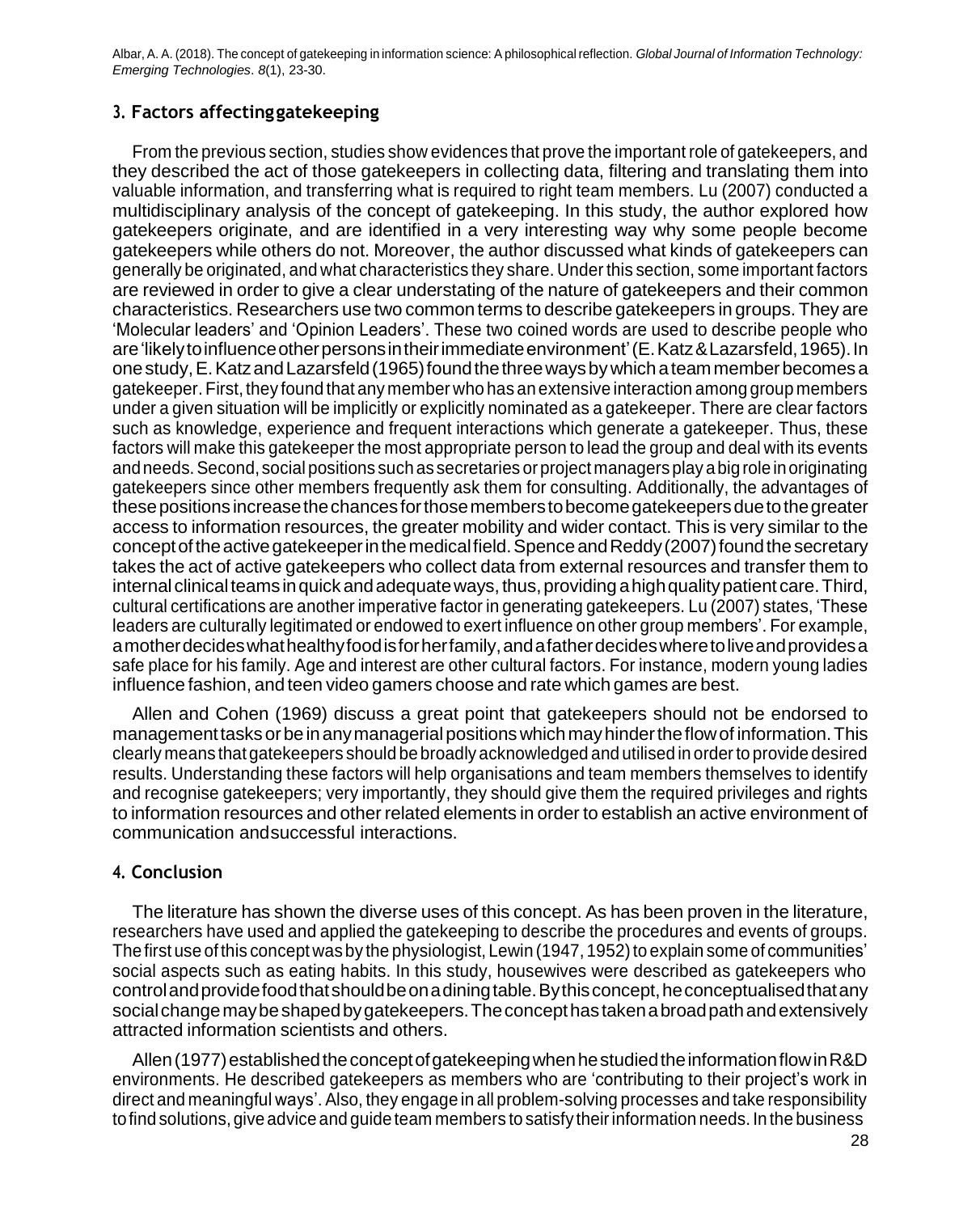field, Edmunds and Morris (2000) suggested information specialists to solve the problems that many managers face due to the Internet and information overload. Those information specialists take care of thesearching andcollecting dataasaprimarytaskforthem,thus,reducetheamountofinformation overload. Allen and Cohen (1969) noted that gatekeepers should not take any of managerial tasks or positions in order to focus on controlling the information flow and giving desirable results.

In the recent study of Spence and Reddy (2007), they studied the concept of gatekeeping in the medical context to investigate their imperative responsibilities in providing information and controlling the information flow in these critical settings. They found the secretaries take the place of gatekeepers in the medical collaboration information seeking. They name those secretaries as active gatekeepers who provide the clinical team with quick and proper information; thus, they play a big role in providing a high quality patient care (Spence & Reddy, 2007).

It can be concluded that the previous and current literature show the importance of those gatekeepers and their significant role in providing valuable information to their team members. However, current literature tested the concept in few settings. Spence and Reddy (2007) tested the concept in emergency rooms and found secretaries were the main gatekeepers in the medical field. In another study, the use of gatekeeping was suggested to eliminate the overload of information in businesses. In technical support setting, the role of gatekeepers was to guide and support IT agents and to empowerthem with effective solutions and technical and human resources. However, there is a necessity for more studies to investigate this concept in other settings and discover more characteristics of gatekeepers, and very importantly to set a guide line for best utilising those gatekeepers especially in critical cases and environments such as those in emergency rooms at hospitals. This paper has highlighted some points and ideas to scholars in the information science field, and hopefully this will leadtonumberoffuturestudiestoimprovetheimportanceroleofgatekeepersandtheimportantrole that they play in different contexts and settings.

### **References**

- Albar,A.A.(2015).*Collaborativeinformation seekingbehavior: an ethnographic researchintechnical support setting*. A conference paper presented in The KIPA Annual Conference for Knowledge & Information Professionals, Denton, TX,USA.
- Allen,T.J.(1977). *Managingtheflow of technology:technology transferand thedisseminationof technological information within the R&D organization*. Cambridge, MA: MIT Press.
- Allen, T. J.& Cohen,S. I. (1969). Information flow in research and development laboratories. *AdministrativeScience Quarterly, 14*(1),12−19.
- Barzilai-Nahon, K. (2008). Toward a theory of network gatekeeping: a framework for exploring information control. *Journal of the American Society for Information Science & Technology, 59*(9), 1493–1512.
- Barzilai-Nahon, K. (2009). Gatekeeping: a critical review. Annual Review of Information Science and Technology, 43, 433– 478.
- Brown, W. S. (2002). *Defending the border: an application of gatekeeping theory to the issue of Internet privacy* (Unpublished doctoral dissertation). University of North Carolina at Chapel Hill.
- Butcher, H. (1998). *In meeting managers + information needs.* London, UK: Aslib.
- Chu, C. (1999). Immigrant children mediators (ICM): bridging the literacy gap in immigrant communities. *New Review of Children's Literature and Librarianship, 5*, 85−94.
- Edmunds, A. & Morris, A. (2000). The problem of information overload in business organisations: a review of the literature. *International Journal of Information Management, 20*(1), 17.
- Gerstberger,P. G.&Allen,T.(1968). Criteria usedbyR andD engineers in the selection of an information source. *Journal of Applied Psychology, 52*(4), 272–279.
- Katz,E.&Lazarsfeld,P.F.(1965).*Personalinfluence:thepartplayedbypeopleintheflowofmasscommunications*. New York, NY: The Free Press.